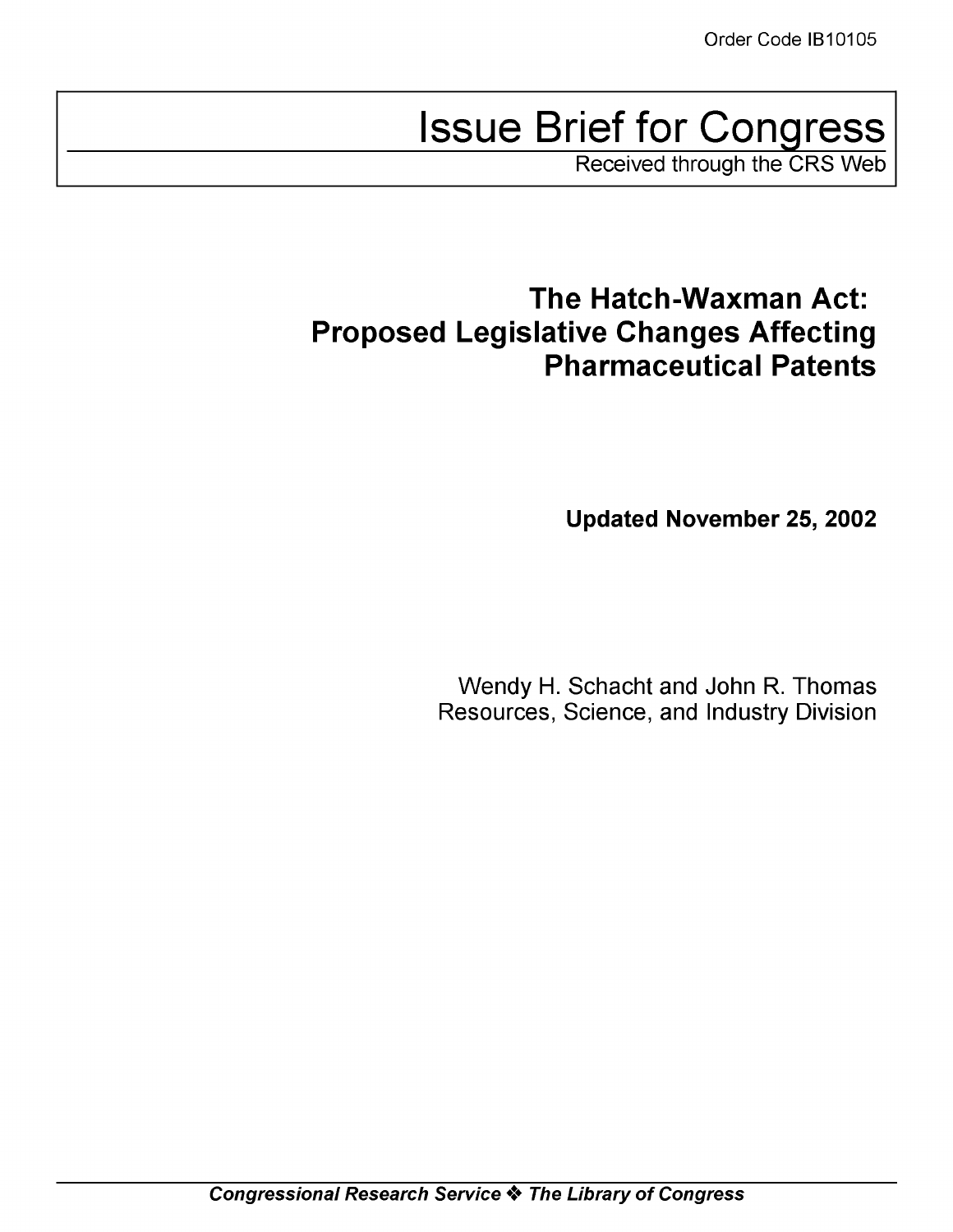## **CONTENTS**

**SUMMARY** 

MOST RECENT DEVELOPMENTS

BACKGROUND **AND** ANALYSIS

General Provisions of the Law

Selected Patent-Related Issues

Federal Trade Commission Report

FDA Proposal

Proposed Legislative Changes

H.R. 1862: Greater Access to Pharmaceuticals Act H.R. 5019: Medicare Rx Drug Benefit and Discount Act of 2002 **S.** 812: Greater Access to Affordable Pharmaceuticals Act (H.R. 5311, H.R. 5272) **S.** 2677: Consumer Access to Prescription Drugs Improvement Act

**LEGISLATION** 

FOR ADDITIONAL READING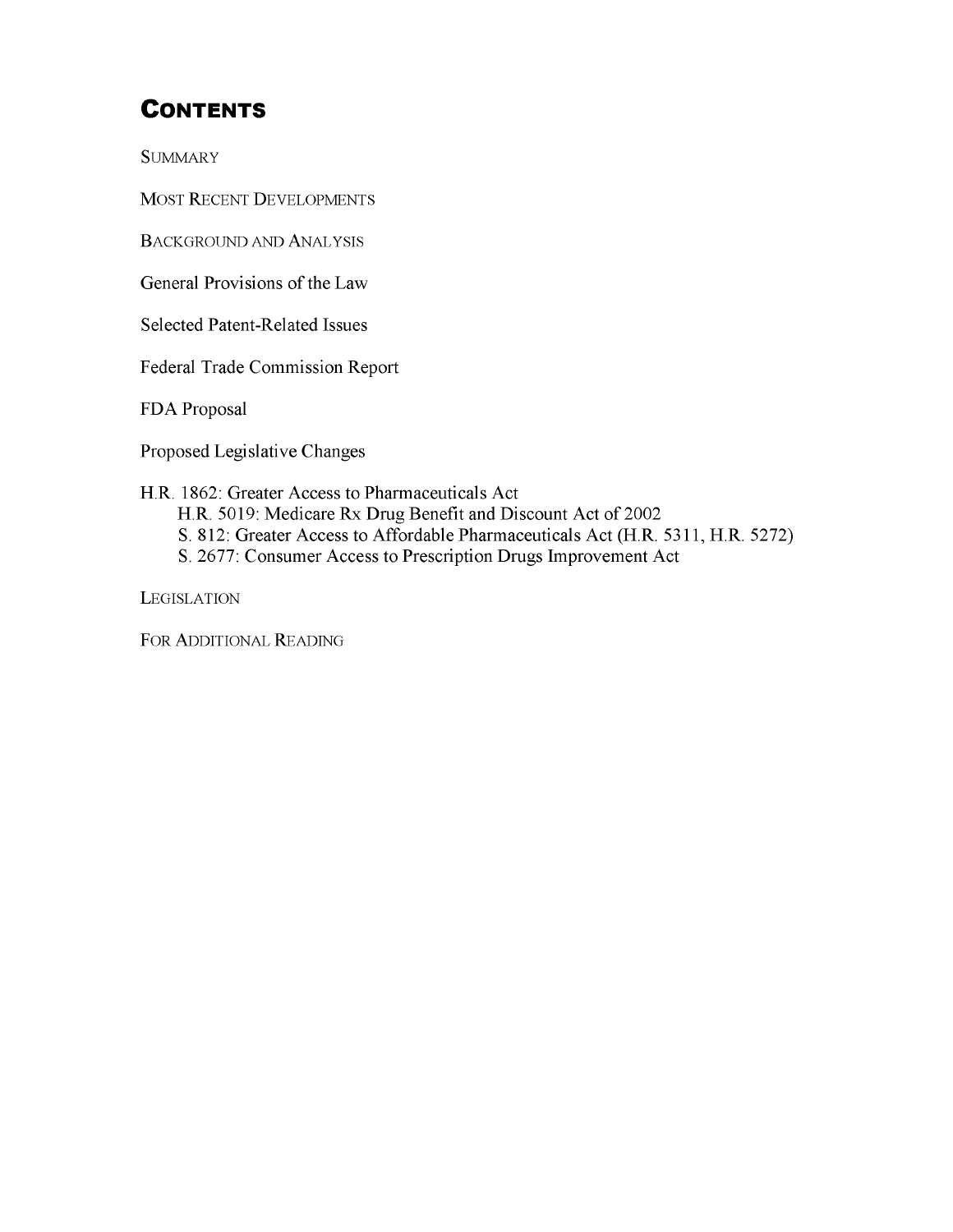## The Hatch-Waxman Act: Proposed Legislative Changes Affecting Pharmaceutical Patents

#### **SUMMARY**

Congressional interest in the cost of pharmaceuticals, particularly for the elderly, has focused attention on several areas where the federal government has programs and policies associated with the development and accessibility of drugs in the marketplace. One of the most prominent legislative initiatives in this area is the Drug Price Competition and Patent Term Restoration Act of 1984 (commonly known as the Hatch-Waxman Act) which made several significant changes to the patent laws as they apply to pharmaceutical products. These changes include provisions for extending the term of a patent to reflect regulatory delays encountered in obtaining marketing approval by the Food and Drug Administration (FDA); a statutory exemption from patent infringement for activities associated with regulatory marketing approval; establishment of mechanisms to challenge the validity of a pharmaceutical patent; and a reward for disputing the validity, enforceability, or infringement of a patented and approved drug. The Hatch-Waxman Act also provides the FDA with certain authorities to offer periods of marketing exclusivity for a pharmaceutical independent of the rights conferred by patents.

The provisions contained in the Act were designed to balance the need for innovative new pharmaceuticals and the availability of less expensive generic drugs. Over the 18 years since passage of the Hatch-Waxman Act, questions have been raised as to whether or not implementation of certain portions of the law has led to unintended consequences that have affected this balance.

Some argue that a pattern of "abuse" has been associated with the provisions of the Act and that changes should be made to prevent such actions. Several bills were introduced in the 107<sup>th</sup> Congress that would make changes to the Hatch-Waxman Act to address issues of pharmaceutical patents listed in the Orange Book maintained by the Food and Drug Administration, patent challenges by generic firms, and the award of market exclusivity, among other things. Other observers assert that no such pattern of abuse is evident and that while a few isolated cases of"misinterpretation" of the law have arisen, these can be addressed through existing procedures. Proponents of the current law maintain that legislative changes to the Hatch-Waxman Act are not necessary.

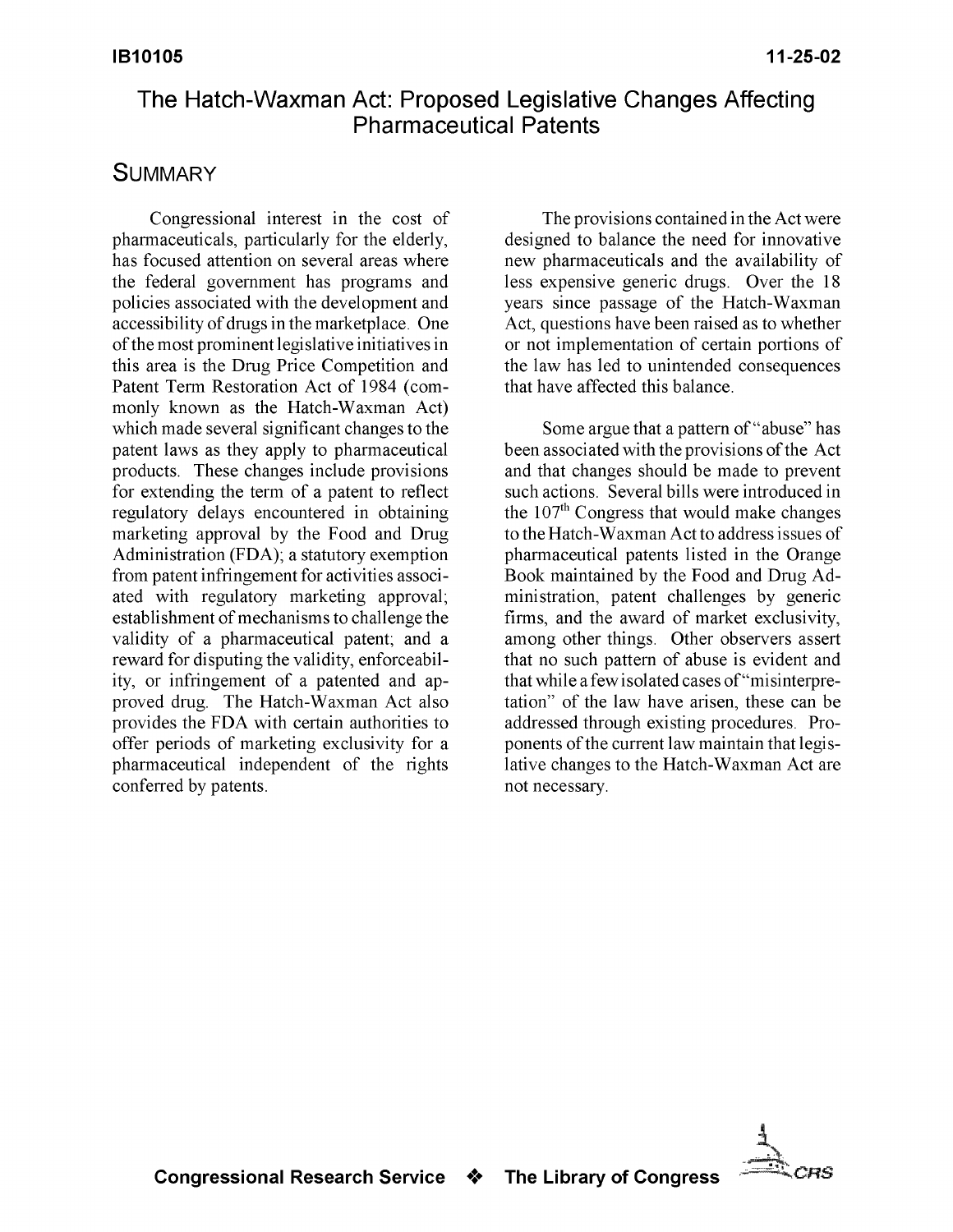#### MOST **RECENT DEVELOPMENTS**

*P.L. 98-417, the Drug Price Competition and Patent Term Restoration Act of 1984 (commonly known as the Hatch-Waxman Ac), made several significant changes to the patent laws designed to encourage innovation in the pharmaceutical industry while facilitating the speedy introduction oflower-cost generic drugs. However, over the 18 years since passage of the Hatch-Waxman Act, concerns have arisen as to whether or not implementation of certain portions of the law has led to unintended consequences that have affected attainment of the legislation's original goals. Some argue that there has been a pattern of "abuse" associated with the provisions of the 1984 Act and that changes should be made to prevent such actions. Several bills have been introduced in the 107'h Congress that alter the Hatch-Waxman Act to address issues of pharmaceutical patents listed in the Orange Book, patent challenges by generic firms, and the award of market exchsivity,* among *other things. The "Greater Access to Affordable Pharmaceuticals Act, "S. 812, passed the Senate on July 31, 2002. Related bills inchde H.R. 1862, introducedMay 16, 2001; H.R. 5019 (Subtitle B), introduced June 26, 2002; H.R. 5311, introducedJuly 26, 2002; H.R. 5272, introducedJuly 26, 2002; and S. 2677, introduced June 25, 2002. S. 754, the "Drug Competition Act of 2002, " requiring notification to the Department of Justice and the Federal Trade Commission ofpatent settlements between brandname and generic firms, was passed by the Senate on November 18, 2002. OtherMembers of Congress and additional experts maintain that no pattern of abuse exists and that while afew isolated cases of "misinterpretation" of the law have arisen, these can be addressed through existing procedures and legislative changes are not necessary.*

#### **BACKGROUND AND ANALYSIS**

P.L. 98-417, the Drug Price Competition and Patent Term Restoration Act of 1984 (commonly known as the Hatch-Waxman Act), made several significant changes to the patent laws designed to encourage innovation in the pharmaceutical industry while facilitating the speedy introduction of lower-cost generic drugs. These changes include provisions for extending the term of a patent to reflect regulatory delays encountered in obtaining marketing approval by the Food and Drug Administration (FDA); a statutory exemption from patent infringement for activities associated with regulatory marketing approval; establishment of mechanisms to challenge the validity of a pharmaceutical patent; and a reward for disputing the validity, enforceability, or infringement of a patented and approved drug. The Hatch-Waxman Act also provides the FDA with certain authorities to offer periods of marketing exclusivity for a pharmaceutical independent of the rights conferred by patents. The statute does not apply to antibiotic drugs. (For a detailed discussion of the law and its implementation see CRS Report RL30756, *Patent Law and Its Application to the Pharmaceutical Industry: An Examination of the Drug Price Competition andPatent Term Restoration Act of 1984,* by Wendy H. Schacht and John R. Thomas.)

Many experts agree that the Act has had a significant effect on the availability of generic substitutes for brand name drugs. Generics generally are rapidly available after patent expiration and at lower prices. Concurrently, given the increasing investment in research and development (R&D) and the gains in research intensity of the pharmaceutical industry, it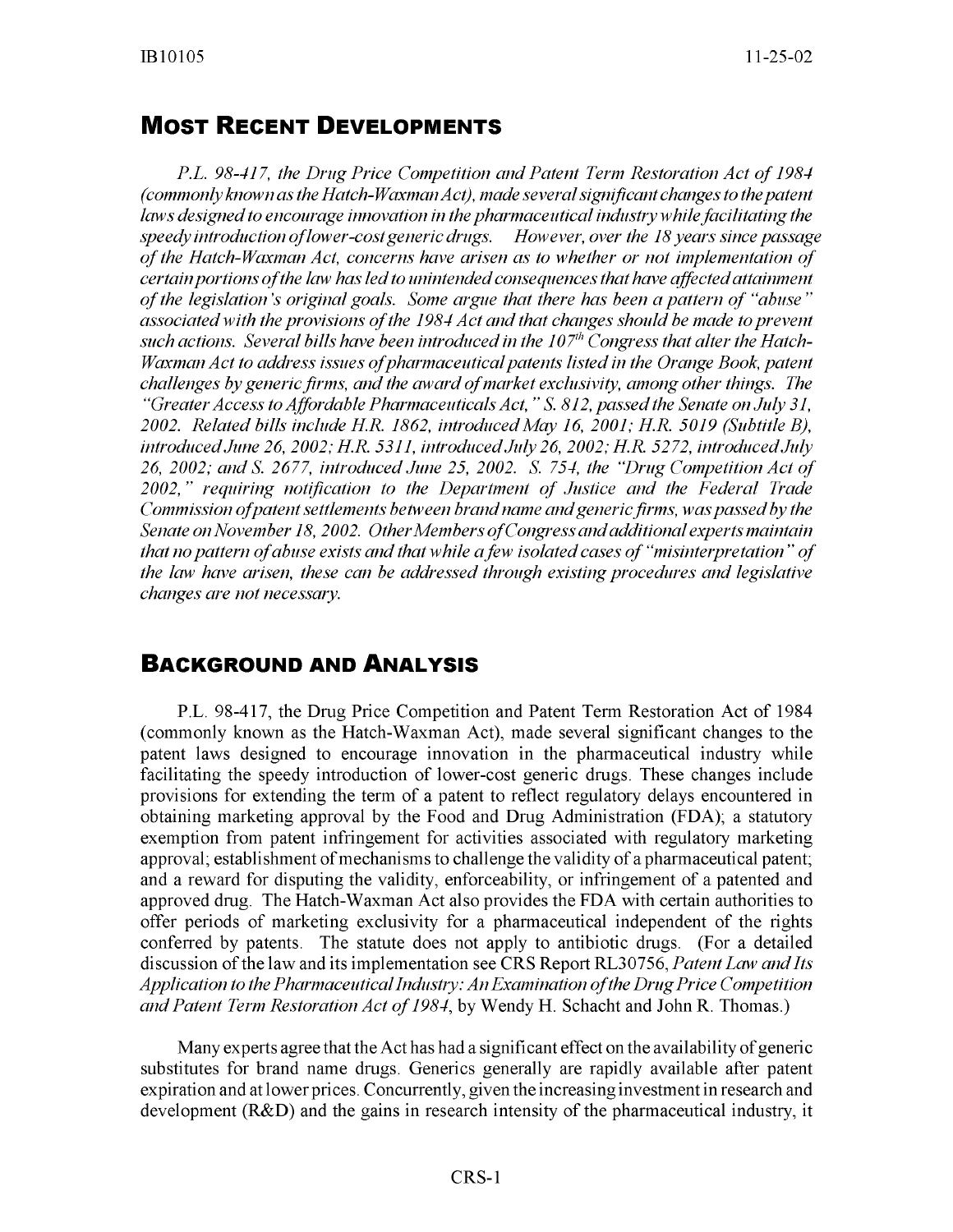appears that the 1984 Act has not deterred the search for and the development of new drugs.

However, over the 18 years since passage of the Hatch-Waxman Act, concerns have been expressed as to whether or not implementation of certain portions of the law has led to unintended consequences that have affected attainment of the legislation's original goals. Some argue that a pattern of "abuse" has been associated with the provisions of the Act and that changes should be made to prevent such actions. Among the issues raised are actions associated with pharmaceutical patents listed in the Orange Book, patent challenges by generic firms, and the award of market exclusivity.

Others claim that no such pattern exists and that while a few isolated cases of "misinterpretation" of the law have arisen, these can be addressed through existing procedures and legislative changes are not necessary. To support this position, proponents of the current law point out that  $94\%$  of the 8,259 generic applications filed with the FDA raised no patent-related issues. Generic challenges to brand name pharmaceuticals have resulted in only 58 court decisions involving 47 patents. In addition, while the Federal Trade Commission (FTC) may be looking at several cases, to date 3 cases have resulted in consent agreements between the parties and the government. (For a detailed discussion of the issues raised see CRS Report RL31379, *The "Hatch-Waxman "Act: SelectedPatent-RelatedIssues,* by Wendy H. Schacht and John R. Thomas.)

#### General Provisions of the Law

The 1984 Hatch-Waxman Act modified the 1952 Patent Act by creating a statutory exemption from certain claims of patent infringement. Generic manufacturers may commence work on a generic version of an approved brand name drug any time during the life of the patent, so long as that work furthers compliance with FDA regulations.

Although the 1984 Act provides a safe harbor from patent infringement, it also requires would-be manufacturers of generic drugs to engage in a specialized certification procedure. The core feature of this process is that a request for FDA marketing approval is treated as an "artificial" act of patent infringement. This feature was intended to allow judicial resolution of the validity, enforceability and infringement of patent rights afforded by the U.S. Patent and Trademark Office (USPTO).

Under PL 98-417, each holder of an approved new drug application (NDA) must list pertinent patents it believes would be infringed if a generic drug were marketed before the expiration of these patents. The FDA maintains this list of patents in its publication, *Approved Drug Products with Therapeutic Equivalence Evaluations,* commonly known as the "Orange Book."

A generic firm must certify its intentions with regard to each patent associated with the generic drug it seeks to market. Four possibilities exist under the 1984 Act: (1) that patent information on the drug has not been filed; (2) that the patent has already expired; (3) the date on which the patent will expire; or (4) that the patent is invalid or will not be infringed by the manufacture, use or sale of the drug for which the ANDA is submitted.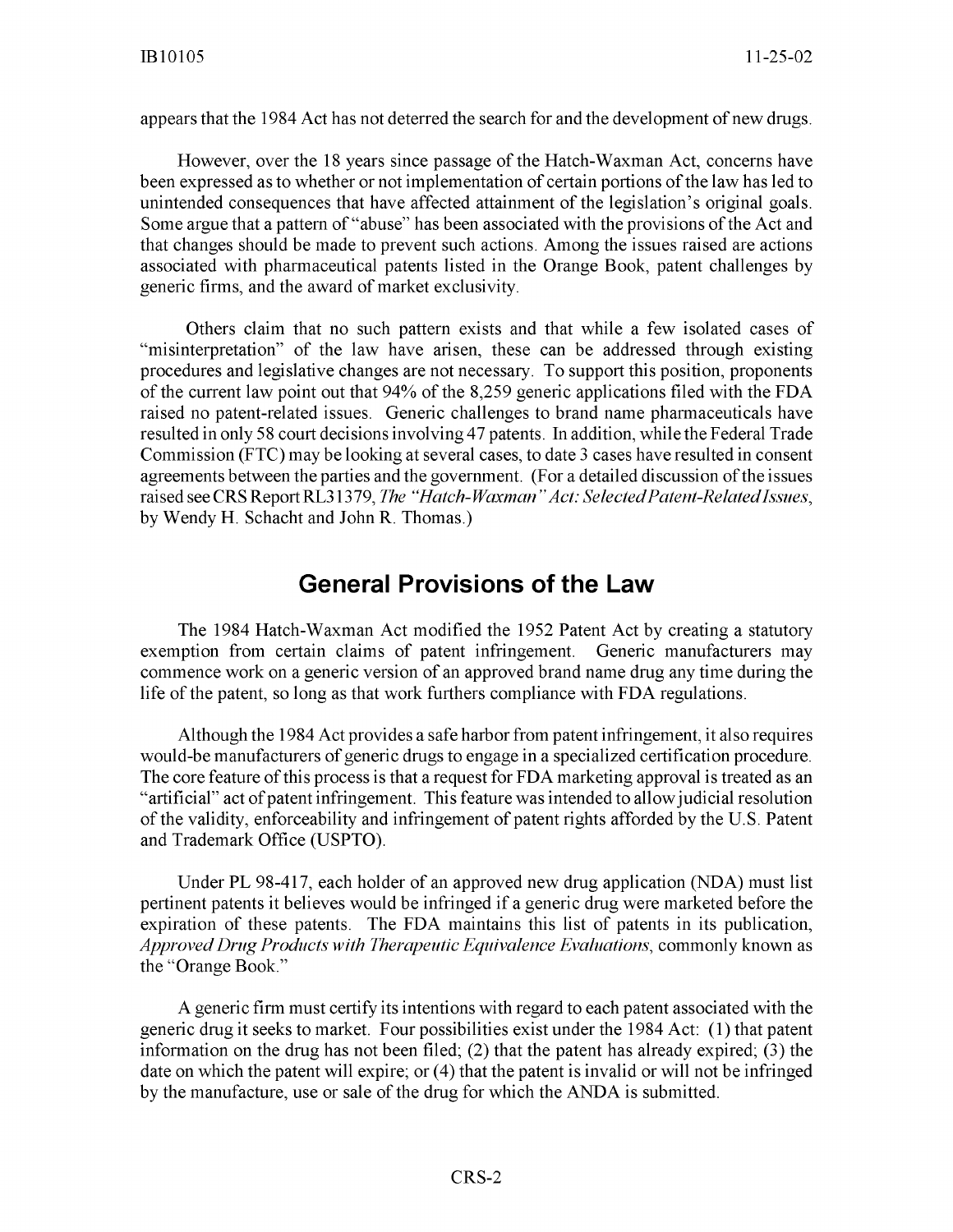These certifications are respectively termed paragraph I, **11,** 11I, and IV certifications. An "abbreviated new drug application" (ANDA) certified under paragraphs I or **11** is approved immediately after meeting all applicable regulatory and scientific requirements. An ANDA certified under paragraph III must, even after meeting pertinent regulatory and scientific requirements, wait for approval until the drug's listed patent expires.

An ANDA applicant filing a paragraph IV certification must notify the proprietor of the patent. The patent holder may bring a patent infringement suit within 45 days of receiving such notification. If the patent owner timely brings a patent infringement charge against the ANDA applicant, then the FDA must suspend approval of the ANDA until: (1) the date of the court's decision that the listed drug's patent is either invalid or not infringed; (2) the date the listed drug's patent expires, if the court finds the listed drug's patent infringed; or (3) subject to modification by the court, the date that is 30 months from the date the owner of the listed drug's patent received notice of the filing of a Paragraph IV certification.

Once the brand name company indicates an intent to bring a patent infringement suit against the generic company as a result of the paragraph IV filing, the FDA is prohibited from approving the drug in question for 30 months or until such time that the patent is found to be invalid or not infringed. If, prior to the expiration of 30 months, the court holds that the patent is invalid or would not be infringed, then the FDA will approve the ANDA when that decision occurs. Conversely, if the court holds the patent is not invalid and would be infringed by the product proposed in the ANDA prior to the expiration of 30 months, then the FDA will not approve the ANDA until the patent expires.

The first generic applicant to file a paragraph IV certification is awarded a 180-day market exclusivity period by the FDA. The 180-day market exclusivity period ordinarily begins on the earliest of two dates: (1) the day the drug is first commercially marketed; or (2) the day a court decision holds that the patent which is the subject of the certification is invalid or not infringed. The interpretation of a "court decision" includes the decision of a U.S. district court. A successful defense of a patent infringement suit is not necessary to obtain this exclusivity period.

#### Selected Patent-Related Issues

The Hatch-Waxman Act requires that when a company submits a new drug application to the Food and Drug Administration for approval, patent information associated with that pharmaceutical be listed in the "Orange Book," an FDA publication. This document provides generic manufacturers with an accessible list of approved drugs that are potentially eligible for abbreviated new drug applications. Responsibility for maintaining the integrity of the Orange Book is an issue. The U.S. Patent and Trademark Office issues patents on pharmaceuticals based upon utility, novelty, and non-obviousness. The FDA provides market approval for drugs based on efficacy and safety. In some cases, certain generic pharmaceutical companies have taken the position that a specific listing is inappropriate. They maintain that subsidiary patents have been added to the Orange Book that do not relate to the patented drug's active ingredient but still delay generic competition. However, the patent system has long allowed improvement patents so long as a sufficient inventive advance exists.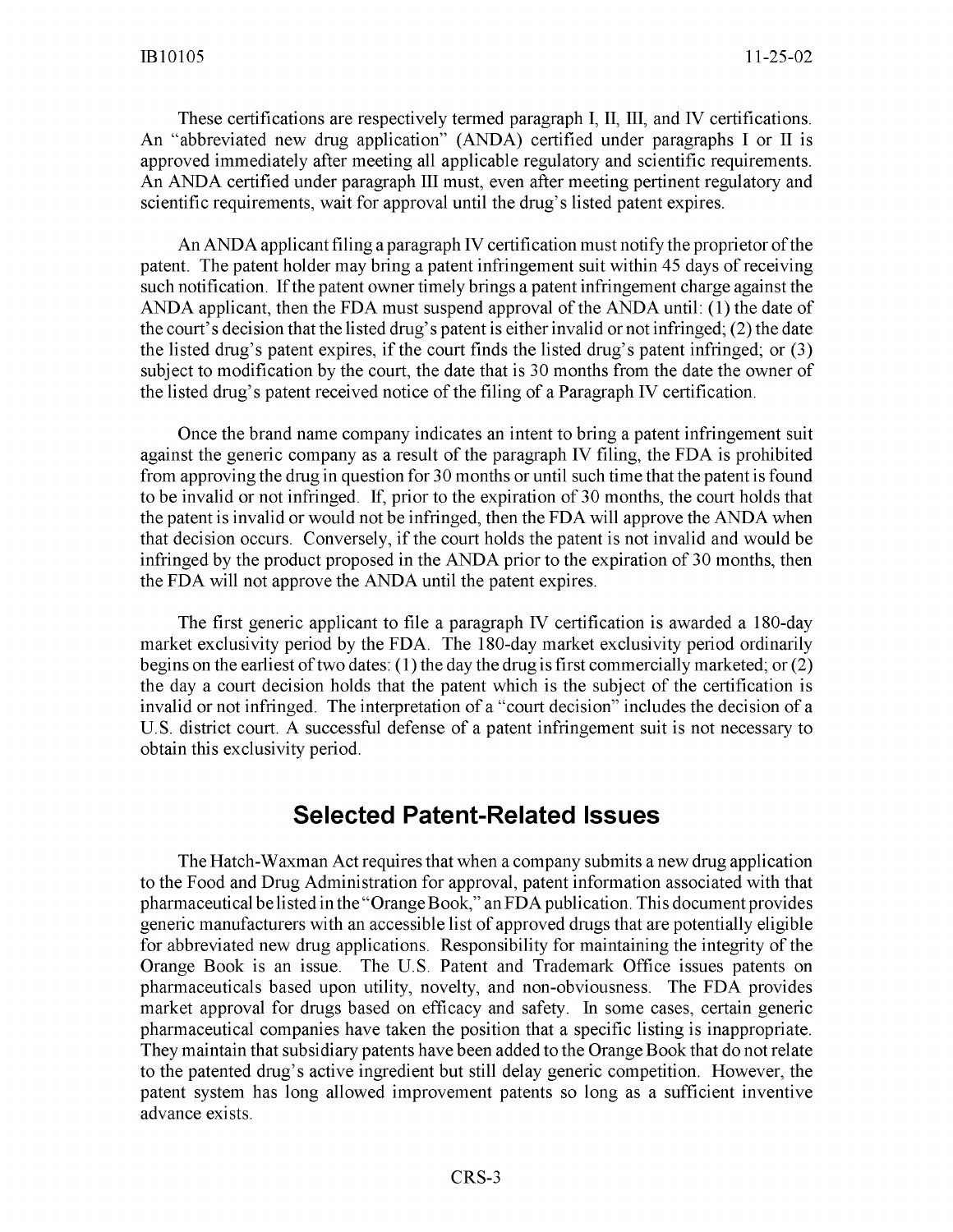The role of the FDA in adjudicating Orange Book listing disagreements is limited. If a generic pharmaceutical company disputes the accuracy of an Orange Book listing, that enterprise must present the grounds for disagreement to the FDA in writing. The FDA will then request that the NDA holder confirm the propriety of the listing. Unless the NDA holder withdraws or amends the listing, the FDA will not alter the patent information in the Orange Book.

Under the Hatch-Waxman Act, Orange Book listing issues typically are resolved once the patentee files a patent infringement suit against the ANDA applicant. In other words, the 1984 Act expressly allows the patentee to sue the ANDA applicant for patent infringement. No other avenue for resolution of Orange Book listings is provided in the 1984 Act.

The law also created a statutory exemption from certain claims of patent infringement associated with submitting a request to the FDA for marketing approval for a generic version of a patented pharmaceutical. Several incentives are provided to generic firms to challenge the validity of existing patents through a paragraph IV filing including the 180-day market exclusivity period for the first generic company to make, but not necessarily win, the challenge. Implementation of this provision has led to concerns by some in the community. Originally, FDA regulations required that a generic firm filing an ANDA had to be sued for patent infringement and *win* in court in order to receive approval for market exclusivity. However, in response to a court decision in *Mova Pharmaceutical Corp. v. Shalala,* FDA guidelines were changed to eliminate the necessity for a "successful defense" by a generic manufacturer against claims of patent infringement prior to receiving the 180-day market exclusivity.

Critics argue that these provisions encourage the filing of "sham" paragraph **IV** certifications as generic companies attempt to obtain the first-to-file position and then work out a "settlement" with the brand name firm that delays introduction of a generic version of the drug. Others maintain that settlements do not necessarily interfere with the timely marketing of generic drugs and are less expensive than court cases that typically take longer than 30 months and are extremely costly.

Once a paragraph IV filing has been made and the patent owner declares the intention to sue for patent infringement, the FDA is prohibited from considering the generic product for 30 months or until the patent is found invalid or not infringed. An automatic 30-month injunction differs from typical infringement cases not involving pharmaceuticals. Commonly, the company suing for infringement places a bond to cover their competitor's market losses should the patent be found invalid or not infringed. If the patent owner prevails, the infringer is required to pay for lost income and may be required to pay treble damages if the infringement was willful. The patent owner may also have the offending product taken off the market. However, given the circumstances surrounding pharmaceuticals, it may be unlikely that a drug, once available for sale and in individual medicine cabinets, would be removed. In addition, given the value of certain pharmaceuticals on the market, it may be impossible for the brand name firm to recoup its monetary loses from generic firms with significantly fewer capital resources.

Concerns also have been raised by some critics as to commencement of the 180-day market exclusivity period. The Hatch-Waxman Act triggers the generic exclusivity in one of two ways: either when the generic manufacturer commences commercial marketing of its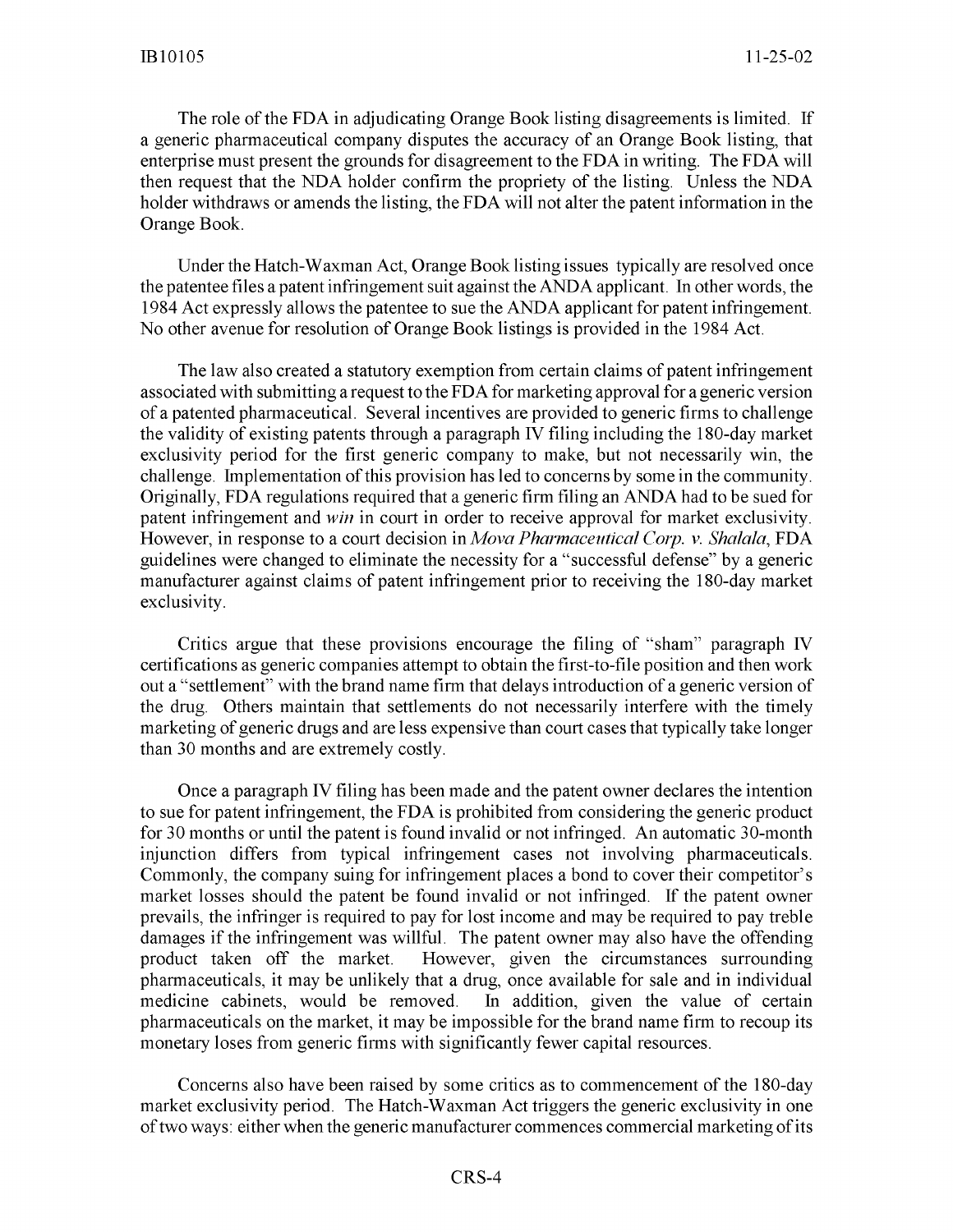drug, or when a court decision finds the NDA holder's patent invalid or not infringed. With regard to the latter provision, the FDA interpreted the law as requiring a decision of the United States Court of Appeals for the Federal Circuit to commence the exclusivity period. According to the FDA, ANDA applicants that prevailed at the district court level might wish to delay marketing their generic drug until the patent infringement litigation was more conclusively resolved on appeal. The FDA thus hoped to eliminate what it perceived to be a difficult choice for generic applicants: either launch a generic drug while the litigation was still pending on appeal, thereby risking infringement liability if the district court's opinion was overturned by the Court of Appeals or wait until the appeal was decided, which almost certainly meant that the 180-day exclusivity period would have elapsed.

However, the United States District Court for the District Court of Columbia held that the FDA's interpretation of the phrase "a decision of the court" was erroneous. According to Judge Roberts, the correct interpretation of that phrase included decisions of a U. S. district court. Judge Roberts further reasoned that nothing prevented the first ANDA applicant from utilizing the 180-day period if it concluded that the risk of reversal by the Court of Appeals was low; that the FDA interpretation prolonged the period at which drug prices remained at inflated levels; and that exclusivity periods were valuable commodities that could be traded to, among other parties, the NDA holder.

#### Federal Trade Commission Report

According to the Food and Drug Administration, between 1984 (when the Hatch-Waxman Act passed) and the end of 2000, 8,019 ANDAs were filed. No patent-related issues were raised in 7,536 (or 94%) of these abbreviated new drug applications. In a July 2002 report titled, *Generic Drug Entry Prior to Patent Expiration,* the Federal Trade Commission studied those ANDAs filed between January 1, 1992 and December 31, 2000 containing a paragraph IV certification challenging patents associated with the brand name drug. During this time period, 104 NDAs were the subject of paragraph IV certifications.

The FTC found that the patent owner sued the first generic applicant in 75 instances. Of the patent challenges brought to court and decided as of June 1, 2002, the patent was found to be invalid in 11 cases and the patents were found not to be infringed in 14 cases. Twenty suits resulted in a settlement between the brand name company and the generic firm. The analysis by the FTC indicated that the first 30-month stay expired before a district court decision was reached in 22 of the 75 cases that were litigated or are currently in the process of litigation between the brand name firm and the first generic applicant.

In approximately **85%** of the cases where the patent owner sued the first **ANDA** applicant, the brand name company also sued the second generic applicant. To date, 40 drug products were the subject of court cases. In 29 of these suits, the generic applicant won while in 11 others the decision favored the brand name firm.

During the time period studied, in 8 instances additional patents were listed in the Orange Book after an initial ANDA filing. Six of these cases occurred since 1998. Approval by the FDA was delayed an additional 4 to 40 months. Four cases have been resolved in court to date and the patents were found to be either invalid or not infringed.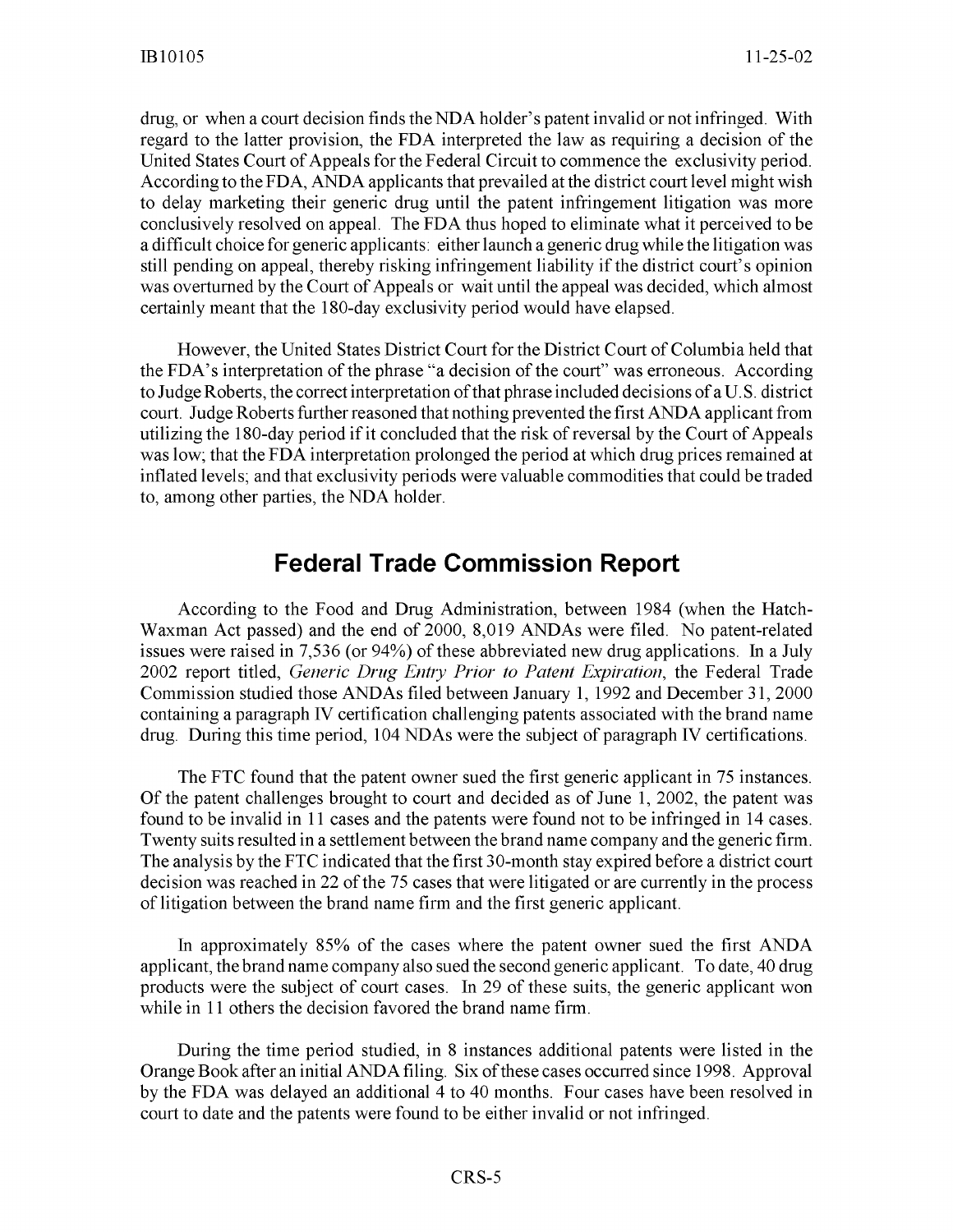The FTC report claims that FDA approval of ANDA applications without a paragraph IV certification took an average 25 months, 15 days. The time between a "complaint" and a district court decision on a patent infringement challenge took an average 25 months, 13 days. The time between a "complaint" and an appellate court decision was an average 37 months, 20 days. Most generic companies have waited for at least a district court decision prior to entering the market. Three-quarters of the patent cases resolved to date have favored the generic firm.

Since 1998, 31 generic products have received an 180-day market exclusivity provided by the FDA. Between 1992 and 1998, no 180-day market exclusivity was granted. The FTC found that 14 of the 20 settlements reached between the brand name companies and generic firms had the potential to "park" the first generic applicant's use of market exclusivity and thereby delay entry of additional generic versions of the product.

Utilizing the results of this study, the FTC made the following recommendations (with accompanying rationale) for changes in existing law:

1. Allow only one automatic 30-month stay per drug product per ANDA. Currently, according to the study, it appears that one stay associated with patents filed prior to the initial ANDA does not delay generic entry beyond the time needed for FDA approval of the filing. However, there appear to be problems associated with later-listed patents. The FTC identified questions as to whether or not later-listed patents actually meet the listing requirements to be included in the Orange Book, noting that the only way to challenge these listings is through a patent infringement suit.

2. Enact legislation to require brand name companies and first-to-file generic firms to provide the FTC with copies of certain agreements between the parties. Antitrust scrutiny should be permitted to insure that such agreements do not delay the first generic's use of the 180-day market exclusivity rights.

The FTC study also recommends that: the term "commercial marketing" be clarified to include instances where the first generic firm markets the brand name drug; the meaning of a "court decision" be codified to include any court decision on the same patent being litigated by the first generic filer; and any dismissal of a declaratory judgment action for lack of a case or controversy should be considered a "court decision" necessary to trigger the 180 day market exclusivity period.

## **FDA** Proposal

On October 21,2002, President Bush announced that the Food and Drug Administration would propose new rules associated with the 30-month stay and the requirements for listing patents in the Orange Book. The proposal, published in the October 24, 2002 Federal Register, would allow only one 30-month stay in the approval date of each ANDA or 505(b)(2) application. The agency would also prohibit the Orange Book listing of patents for drug packaging, drug metabolites, and intermediate forms of a drug. NDA holders would be required to sign a statement upon submission of patent information and false statements would be the subject of criminal charges. These changes are similar to those suggested by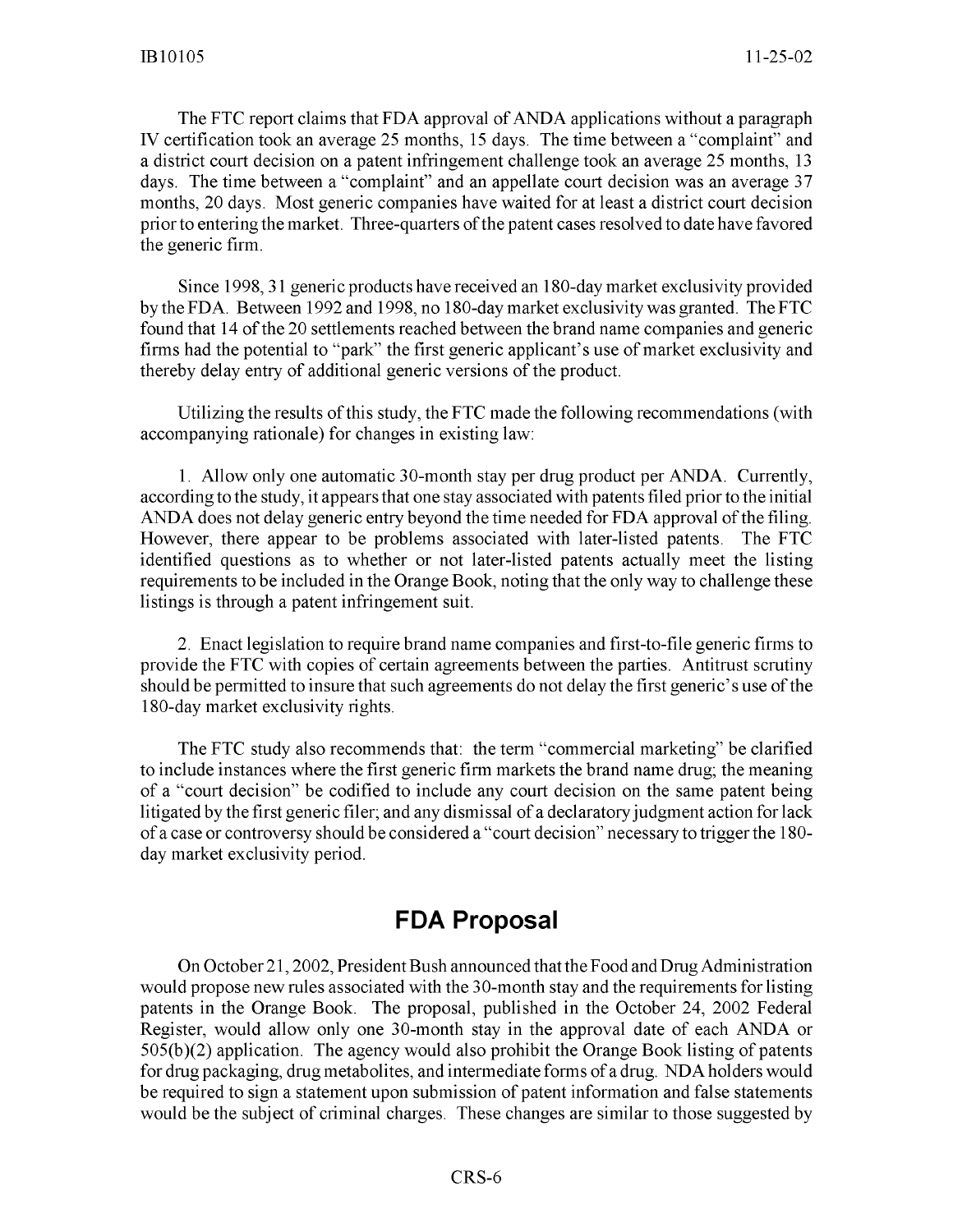the Federal Trade Commission. However, some experts contend that the FDA can not legally alter application of the 30-month stay without related legislative changes.

## Proposed Legislative Changes

Many Members of Congress and other experts maintain that the Hatch-Waxman Act continues to successfully balance the need for innovative new pharmaceuticals and the availability of less expensive generic drugs. They note that since passage of the law, the amount of investment by pharmaceutical companies in biomedical research and development has increased while the number of lower cost generic drugs has expanded significantly. Further, those who oppose changes to the Act argue that existing procedures and current law is sufficient to address any "misinterpretation" or "misuse of the legislation.

However, several bills have been introduced in the  $107<sup>th</sup>$  Congress that would make changes to the Hatch-Waxman Act. These are discussed below:

## H.R. **1862:** Greater Access to Pharmaceuticals Act

H.R. 1862, as introduced, would amend the Hatch-Waxman Act to excise the automatic 30-month stay associated with patents listed in the Orange Book. Instead, the NDA holder must obtain a preliminary injunction against the generic firm to prevent manufacture and marketing of the product during prosecution of the patent infringement suit. The NDA holder's request for a preliminary injunction would be considered under traditional principles, including an assessment of the NDA holder's likelihood of success on the merits, the likelihood of the NDA holder suffering irreparable harm, the balance of hardships, and the public interest. The brand name firm is also required to provide the FDA with additional information regarding the patents contained in the Orange Book.

The bill substitutes language that allows the 180-day exclusivity period to commence on the date of a final decision of a court from which no appeal can or has been taken. It also creates conditions under which the first company to file a paragraph IV certification can forfeit the 180-day market exclusivity. The legislation further allows the next applicant submitting an application under paragraph IV to obtain 180-day market exclusivity if the original applicant forfeits such claims.

H.R. 1862 authorizes the filing of civil suits to delist patents from the Orange Book. Further, ANDA applicants would have the ability to ask the court for a declaratoryj udgement against the patent holder. In such a declaratory judgment action, the ANDA applicant acts as the plaintiff, likely asserting that the listed patents are invalid or not infringed. The legislative authorization would overturn current judicial precedent that has disallowed such suits.

#### H.R. **5019:** Medicare Rx Drug Benefit and Discount Act of 2002

Subtitle B of H.R. 5019 (which addresses Medicare prescription issues) permits the 180 day market exclusivity period to begin on the day of a court decision from which no appeal can or has been taken. The bill establishes conditions under which the first ANDA applicant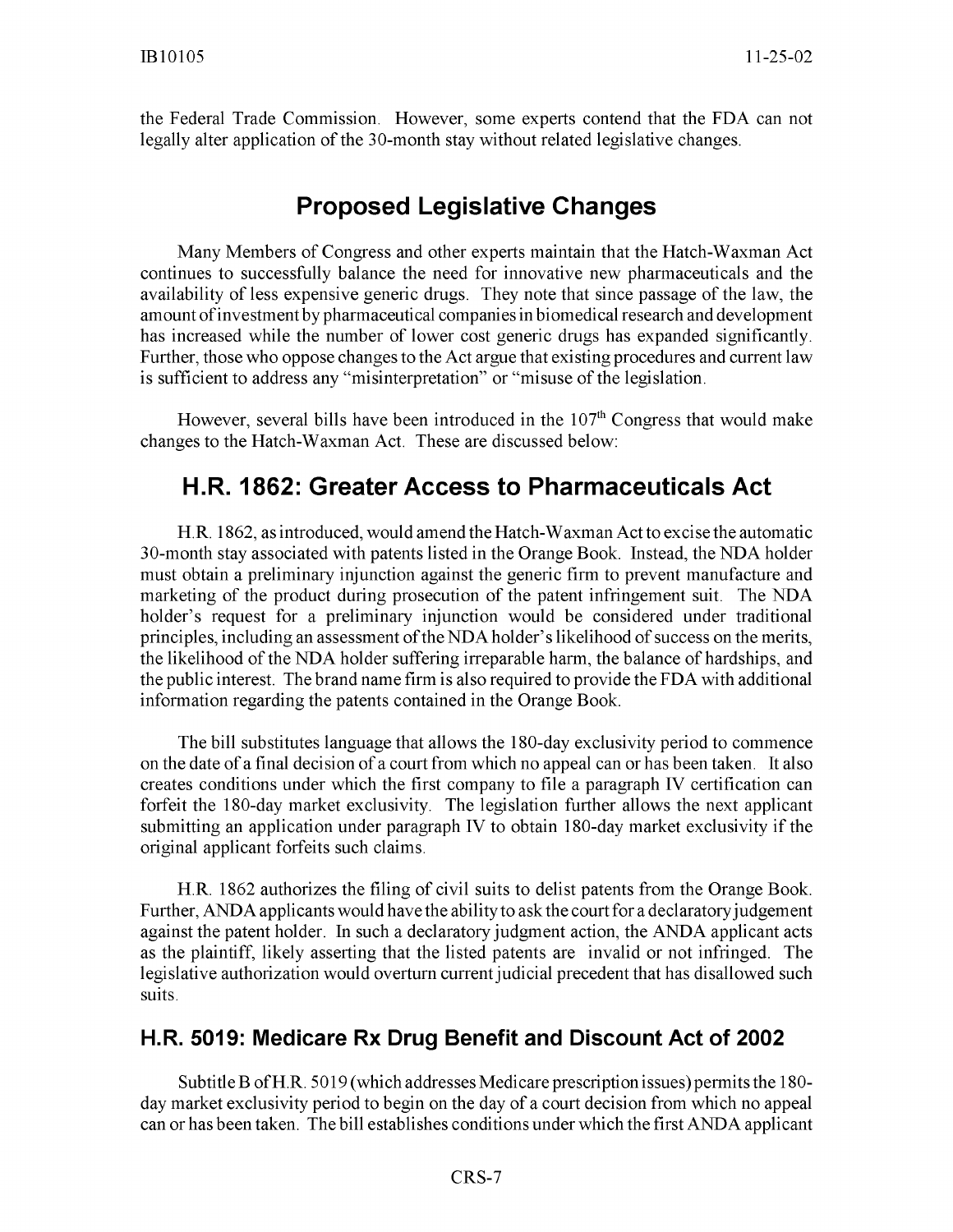must forfeit the 180-day exclusivity provided by the Food and Drug Administration. The next company to file an ANDA containing a paragraph IV certification can receive the market exclusivity period if the original firm forfeits its claims.

Provisions contained in the bill would eliminate the 30-month stay and would require the patent owner to obtain an injunction from the courts under general equitable principles (e.g. a strong case that the patent is valid and infringed; the likelihood that the patent owner would suffer irreparable harm, the balance of hardships, and the public interest). In the absence of an injunction, the FDA may approve the generic after the 45 days. Further, ANDA applicants are permitted to bring a "declaratory judgment action"against NDA holders who have listed patents in the Orange Book. This action provides an additional mechanism to determine the validity and infringement status of the patent in question.

Under this proposed bill, the FDA is permitted to approve generic drugs with a medical indication that is no longer under patent, even if a patent or marketing exclusivity covers another indication of that same drug. In these instances, the generic company may not provide instructions on how to use the drug for uses proprietary to another. The FDA may require that the generic drug's label provide necessary safety instructions or stipulate because a particular use is exclusive to another, the drug is not labeled for a particular use.

Agreements reached between brand name companies and generic firms regarding the sale of a generic drug that is equivalent to the drug marketed by the patent owner must be submitted to the FDA and the Federal Trade Commission (FTC) for review within 10 days of their completion. Parties that fail to file such agreements can be fined and imprisoned. The FTC may engage in rulemaking to carry out this legislation. The effective date of the provisions of this Part is 90 days afer its enactment.

#### **S. 812:** Greater Access to Affordable Pharmaceuticals Act (H.R. **5311,** H.R. **5272)**

**S.** 812, as passed by the Senate, would make alterations to the Hatch-Waxman Act that distinguish between patents listed in the Orange Book at the time of FDA approval of the NDA and those patents listed at a later date. Brand name companies must file and list all existing patents within 30 days of **NDA** approval. **If** a paragraph IV certification is filed by a generic firm and the patent owner signals an intent to sue, an automatic 30-month stay will be granted during which time the FDA is prohibited from approving the ANDA. A transition period is provided that gives NDA holders 30 days to list all patents upon passage of the bill.

Subsequent patents awarded to the NDA holder must be listed in the Orange Book within 30 days. If the patents are not listed in 30 days, the patent owner loses the right to sue for infringement and the patent is no longer enforceable. If the patent holder does not sue for infringement within 45 days, then the right to sue is forfeited. No automatic injunction may be granted for these patents; a court must decide to grant a preliminary injunction by balancing the following four factors: likelihood of success on the merits, irreparable harm, public interest, and the balance of hardships. However, the court is prohibited from considering the ability to pay damages when granting the injunction.

The ANDA applicant may commence a civil action to correct or delete the original patents listed in the Orange Book. No damages can be awarded for patents that are removed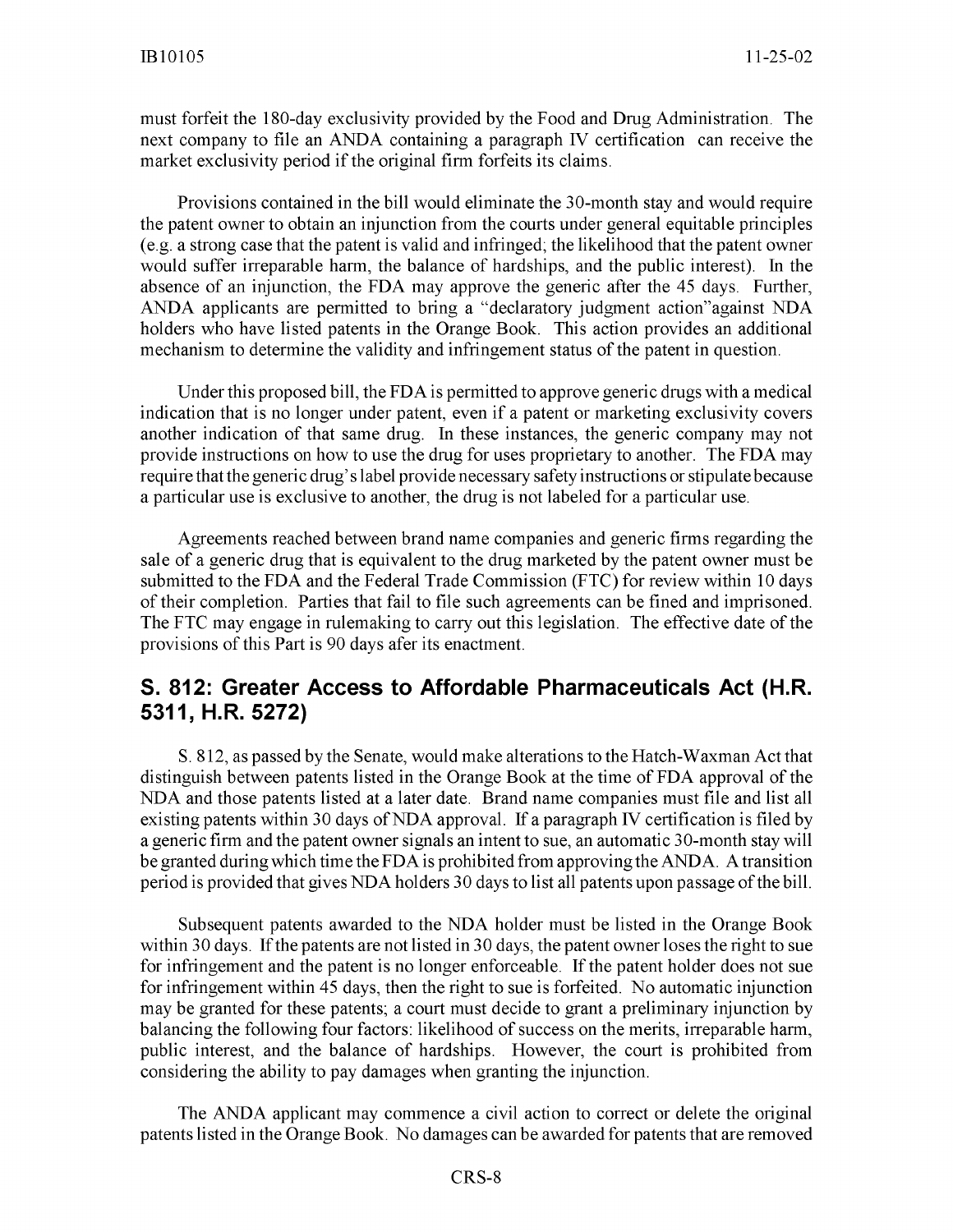from the Orange Book. Listed patents are required to provide more information regarding the type of patent than is currently mandated.

The legislation mandates that the 180-day exclusivity period begin on the date of a final decision of a court from which no appeal can or has been taken, It further identifies situations in which the first generic company to file a paragraph IV ANDA must forfeit the 180-day market exclusivity. The next ANDA applicant may receive the exclusivity period. In filing a paragraph IV certification, the generic company must be specific as to why the patent is considered invalid or not infringed. H.R. 5311 and H.R. 5272 contain identical provisions. However, H.R. 5272 also includes language that permits the FDA to provide market approval for a generic with a medical use that is no longer under a patent even if a patent or market exclusivity exists on another indication of that same pharmaceutical. (To track additional prescription drug provisions that may be included in this legislation see CRS Report RL31496, *Medicare: Major Prescription Drug Provisions of Selected Bills,* by Jennifer O'Sullivan, and CRS Report RL31503, *ImportingPrescription Drugs,* by Blanchard Randall IV and Donna U. Vogt.)

#### **S. 2677:** ConsumerAccess to Prescription Drugs Improvement Act

Among other things, **S.** 2677 would allow for only one 30-month stay for those patents listed in the Orange Book as of the date of passage of the bill. The automatic stay is to be eliminated for all new drugs and associated patents listed in the Orange Book. Prospectively, NDA-holders must request a preliminary injunction from the court in order to prevent the FDA from approving the generic version filed under a paragraph IV certification. The only consideration for granting the preliminary injunction is success on the merits of the case. This is different from the 4 factors courts currently consider in granting preliminary injunctions, which include: success on the merits, irreparable harm, public interest, and the balance of hardships. If the court is incorrect in issuing an injunction, the brand name company must pay all net revenues generated while the injunction was in force plus 12 months of additional revenues (minus any "special fees"). The generic drug will be eligible for approval by the FDA 60 days after a paragraph IV certification unless the generic firm is sued and a request has been made by the NDA-holder for a preliminary injunction or the generic company brings a declaratory judgement action. Upon notification by a generic firm that the preliminary injunction will be lifted, the FDA is to begin approval so that the generic will be ready for marketing when the injunction is lifted (even if the court has not yet decided the infringement case). If the generic is found to have infringed the brand name pharmaceutical's patent, the generic firm owes damages from the time the injunction was lifted. In cases where the NDA-holder does not request a preliminary injunction, the **ANDA** may be approved by the FDA in 60 days. The FDA is also permitted to approve a generic drug with a medical use that is no longer covered by a patent even if additional patents cover other indications for the same pharmaceutical.

The bill allows ANDA applicants to bring a declaratory judgement action. Further, S. 2677 includes language that states that the 180-day market exclusivity period will commence on the day that a decision of a court from which no appeal can be made. It also establishes conditions under which the first paragraph IV filer must forfeit the 180-day market exclusivity, including conduct to "monopolize" commercial manufacturing of the product in question. A copy of any settlement between a brand name firm and a generic company is to be sent to the FTC and to the Attorney General.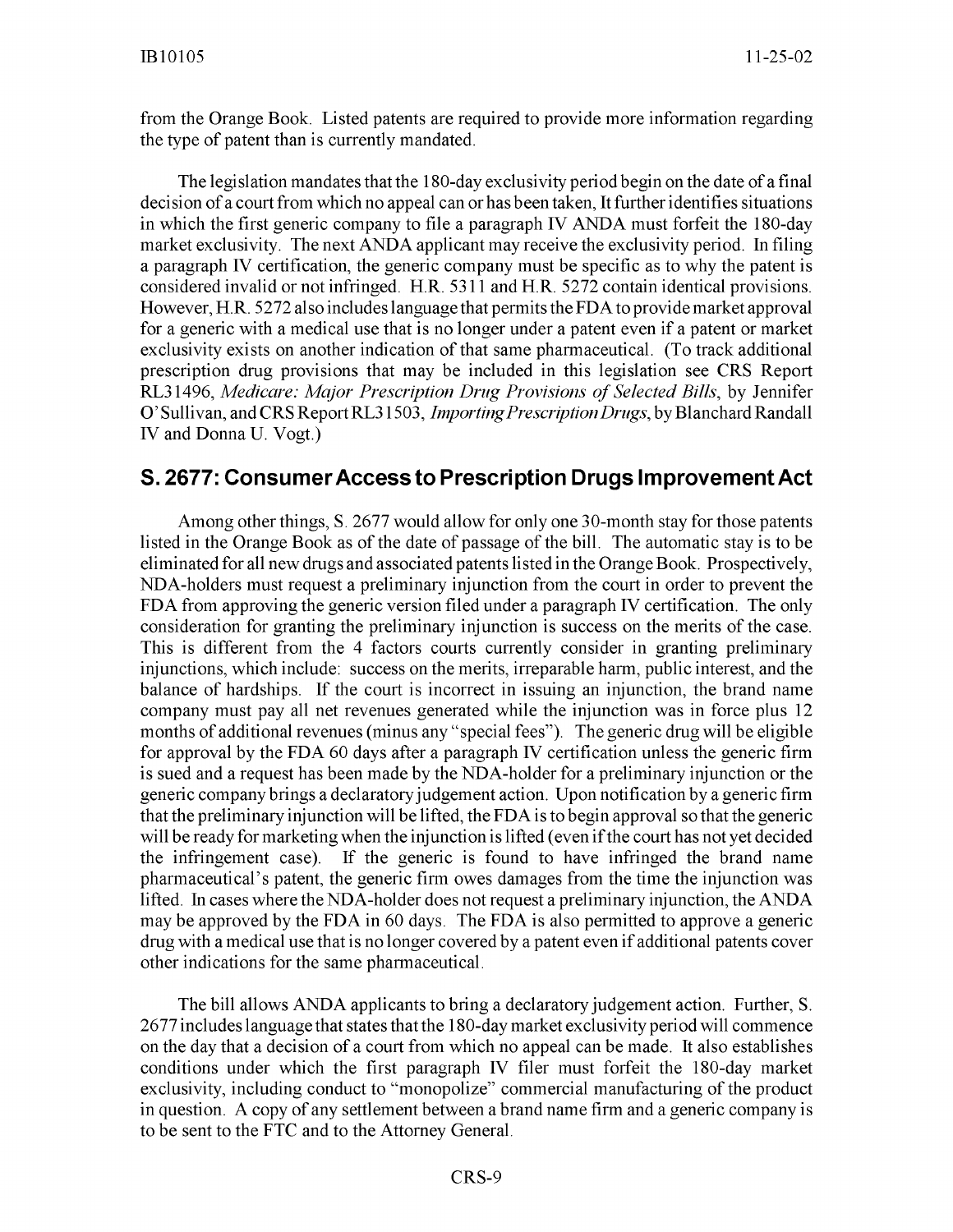"Interested persons" are permitted, under this bill, to challenge patent listings in the Orange Book. The FDA must then determine whether a claim of infringement could reasonably be asserted by the proprietor of the listed patent against a generic competitor. All patents listed in the Orange Book are to be evaluated by the FDA. Those associated with ANDAs are to be given priority.

#### **LEGISLATION**

#### H.R. **1862** (Brown)

Greater Access to Affordable Pharmaceuticals Act of 2001. Makes changes to the Hatch-Waxman Act. Introduced May 16, **2001;** referred to the House Committee on Energy and Commerce.

#### H.R. **5019** (Rangel)

Medicare Rx Drug Benefit and Discount Act of 2002. Subtitle B makes changes to the Hatch-Waxman Act. Introduced June 25, 2002; referred to the House Committees on Energy and Commerce and Ways and Means.

#### S. 754 (Leahy)

Drug Competition Act of 2002. Requires notification to the Department of Justice and the Federal Trade Commission of patent settlements between brand name and generic companies. Provides civil penalties for failure to comply. Introduced April 6, 2001; referred to the Senate Committee on the Judiciary. Reported from the Committee with an amendment in the nature of a substitute on June 20, 2002. Passed Senate with an amendment on November 18, 2002.

#### S. **812** (Schumer)/H.R. **5311** (Thune)/H.R. 5272 (Brown)

Greater Access to Affordable Pharmaceuticals Act of 2001. Makes changes to the Hatch-Waxman Act. Introduced May 1, 2001; referred to the Senate Committee on Health, Education, Labor, and Pensions. Reported from Committee, with an amendment, on July 11, 2002. Passed the Senate, amended, on July 31, 2002. H.R. 5311 introduced July 26, 2002; referred to the House Committee on Energy and Commerce. H.R. 5272 introduced July 26, 2002; referred to the House Committee on Energy and Commerce.

#### S. 2677 (Rockefeller)

Consumer Access to Prescription Drugs Improvement Act of 2002. Makes changes to the Hatch-Waxman Act, among other things. Introduced June 25, 2002; referred to the Senate Committee on Finance.

## FOR **ADDITIONAL READING**

CRS Report RL30756. *Patent Law and Its Application to the Pharmaceutical Industry: An Examination of the Drug Price Competition and Patent Term Restoration Act of 1984, by* Wendy H. Schacht and John R. Thomas.